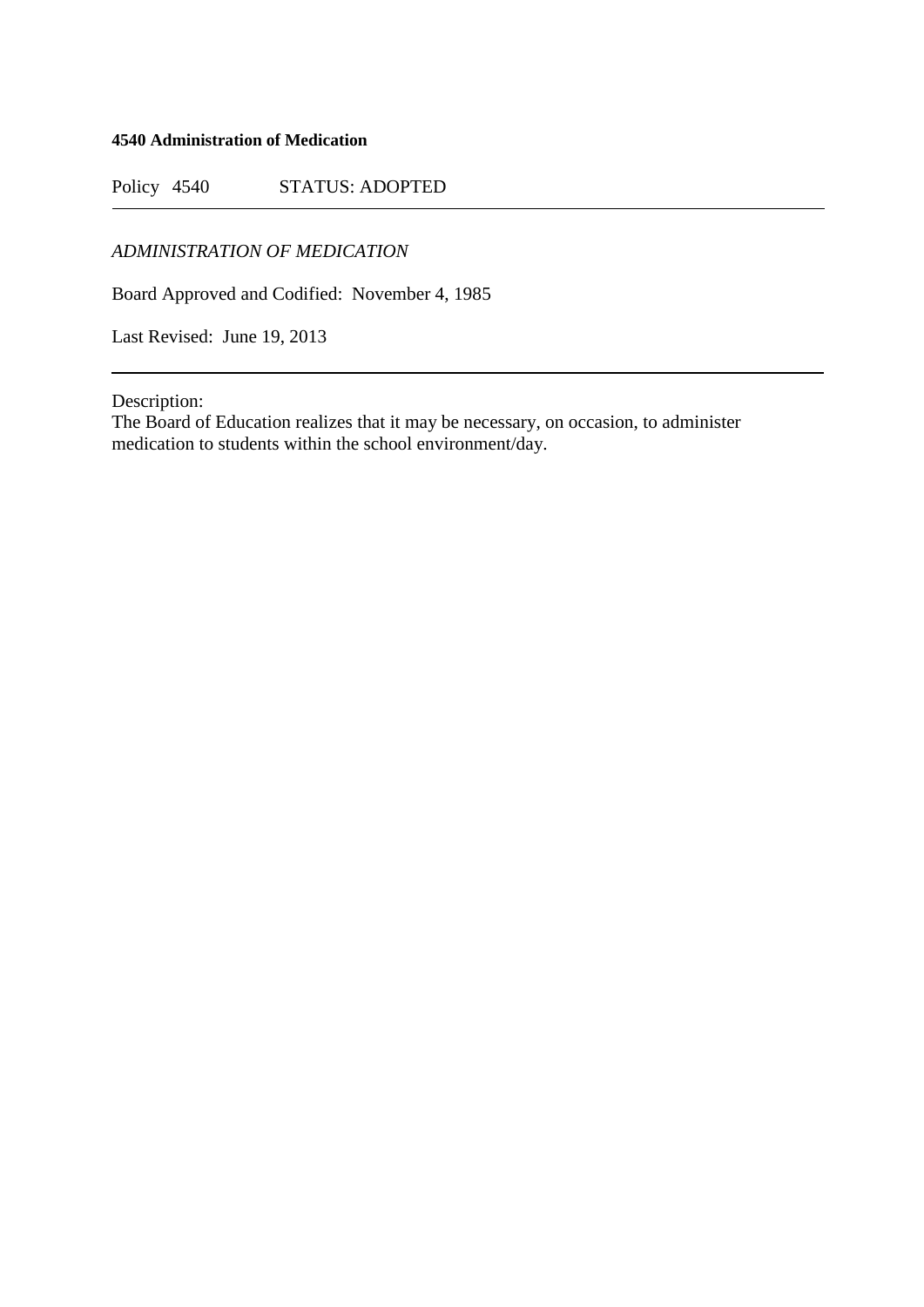## *ADMINISTRATION OF MEDICATION*

Board Approved: September 22, l980

Last Revised: June 19, 2013

## Description:

The Principal will designate a person or persons who shall administer [or supervise the selfadministration of medications] to students, if the following conditions occur:

- 1. The initiation for the administration of medication in the schools will continue to remain the responsibility of the parent/guardian. Each school principal, in conjunction with the student, parent, family physician and the Public Health nurse shall develop individual plans for the administration of medication to the student if:
	- i) The parent of a student wishing to request the administration of medication in the school makes a written request to the school principal.
	- ii) A student requiring medication can be reasonably assisted or supervised by a designated staff person.
	- iii) The medication is required while the child is attending school, and medication support is the only recommended option.
- 2. The parent has signed a release requesting the administration by a designated person. [Use Form Reg. 6710 attached]. This form must be updated each September.
- 3. The Public Health Nurse has been informed so that she may complete a Medic Alert Card, including possible side effects and necssary actions.
- 4. The designated person is named and where applicable and necessary has been trained with adequate instructions from the Public Health Nurse concerning the administration of the medication including side effects and medication storage.
- 5. A record of medication administration shall be maintained.
- 6. Medication shall be stored in a safe and secured location.
- 7. When a student requiring medication is involved in a Field Trip, there shall be a trained designated person on the trip.
- 8. Where a student is a bus student and has a Medic Alert Card, the Bus Driver shall be made aware of the medical condition and needs of the student.